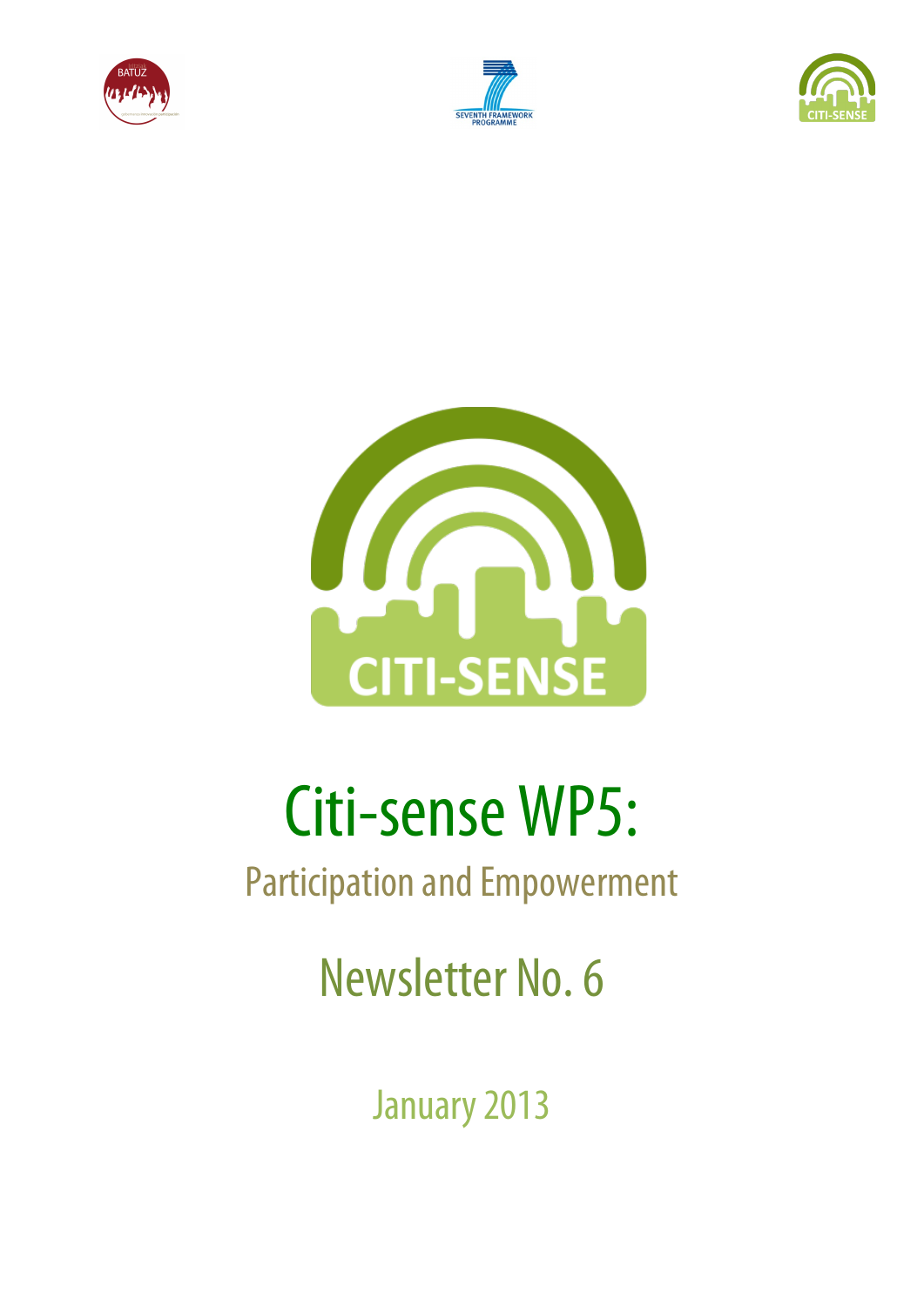





## Articles and Publications.

#### **The Benefits of Citizen Engagement: a (Brief) Review of the Evidence.**

http://democracyspot.net/2012/11/24/the-benefits-of-citizen-engagement-a-brief-review-of-the-evidence/

#### **What are the ingredients for community collaboration?**

When I first moved into local government I was sceptical that councils had the capability to be really innovative. Coming from a private sector background, I was labouring under the assumption that only the private sector could deliver efficient services. But I have now come to appreciate that local government not only has the capability but also the capacity to reform our public services.

http://www.guardian.co.uk/local-government-network/2013/jan/21/localism-community-collaboration-lewes

#### **Las TIC y los múltiples lenguajes de la ciudad.**

Las barreras entre lo público y lo privado se desdibujan cuando en una plaza pública se transmiten datos personales a través del móvil, se comparte la ubicación con el círculo de amigos o se trasladan acciones solitarias propias del ámbito doméstico utilizando el ordenador portátil, la tableta o el smartphone. Las TIC han incluido nuevas capas digitales al entorno público de la ciudad cambiando la manera en que la utilizamos en nuestro día a día.

[...]El último número de Telos, coordinado por el antropólogo Néstor García Canclini, incluye también la investigación de Francisco Cruces acerca de la relación entre los ámbitos privados y la ciudad. El artículo recoge las conclusiones de los talleres realizados en Medialab-Prado y Lavapiés acerca de la ciudadanía como prosumidora, consumidora y a la vez creadora de contenidos en el espacio público a partir de sus móviles y portátiles. Por otro lado, Fernando Monge explora las nuevas cartografías que están creando los jóvenes incorporando las tecnologías digitales en su uso cotidiano de la ciudad, donde buena parte de la socialización se traslada a Internet.

http://sociedadinformacion.fundacion.telefonica.com/seccion=1266&idioma=es\_ES&id=2012102310540001&activo=6.do

#### **Put the citizens in the center of the board (To solve the smart city puzzle).**

75 percent of global population will live in cities by 2050, according to statistics published by the Urban Age Project[1] for the London School of Economics and Deutsche Bank's Alfred Herrhausen Society.Growing at this pace, it is not surprising that the term "smart city" has become a trending topic and that sustainability and resource optimization are such pressing issues. Still, there's a lot more to smart cities than sophisticated M2M (machine to machine) networks aimed at spending less and doing more. In order to be smart, a city needs a whole population of smart citizens. As Carlo Ratti from the MIT Senseable Lab usually says: "It's not about technology, it's about people".

http://abetterpeople.com/profiles/blogs/put-the-citizens-in-the-center-of-the-board-to-solve-the-smart#.UQdvtEojiM4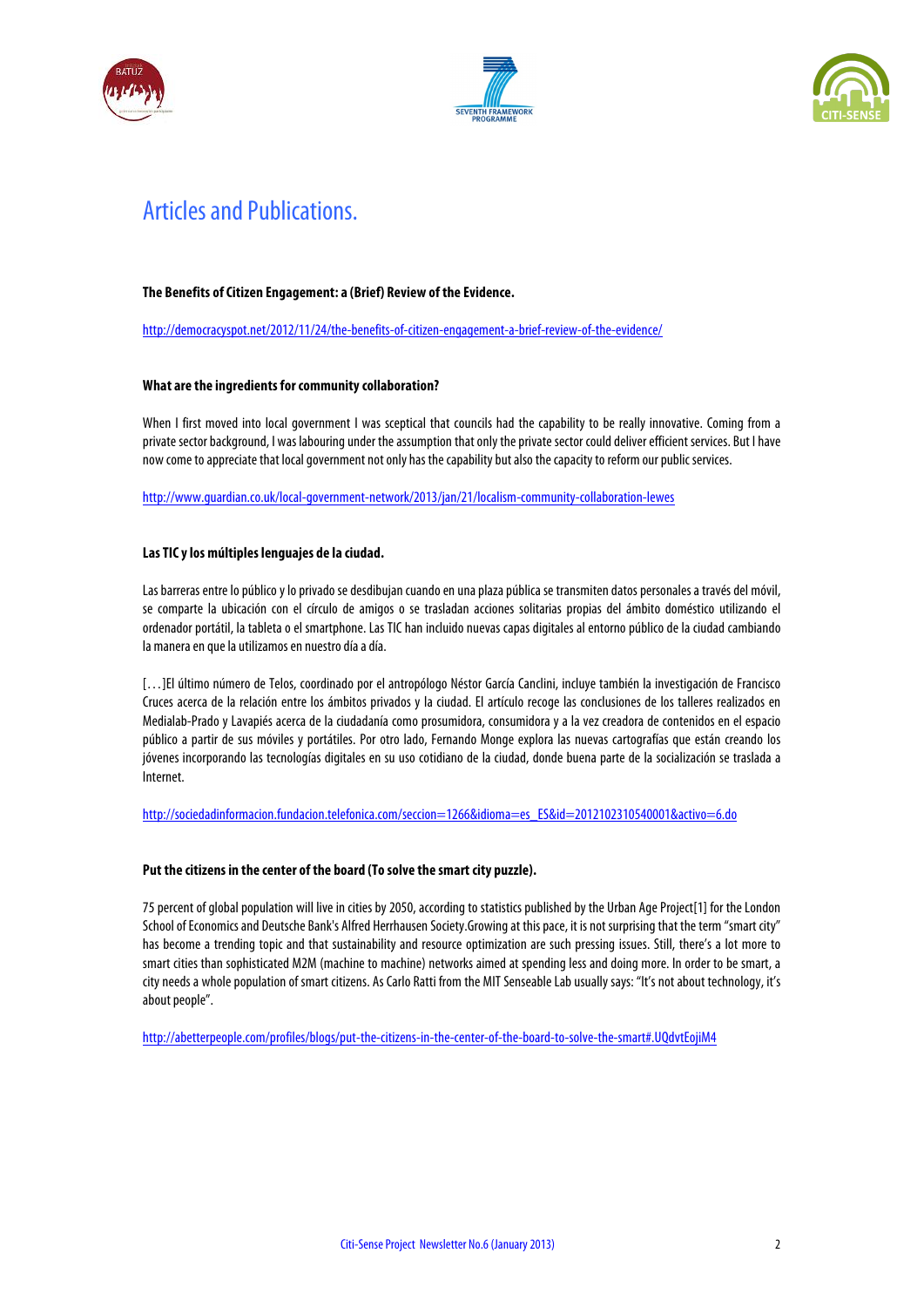





#### **Mapumental: el uso de datos públicos para elegir vecindario.**

La organización ciudadana MySociety ha lanzado el espacio Mapumental, una herramienta que ayuda a elegir donde vivir según variables de transporte público, belleza del entorno y precio del suelo. Aunque el mapa por ahora sirve sólo para Londres, es un ejemplo de uso social de la información pública y de los contenidos generados por la ciudadanía.

http://www.euskadinnova.net/es/innovacion-social/noticias/mapumental-datos-publicos-para-elegir-vecindario/5368.aspx

#### **La fibra pretende transformar Ermua en un 'living lab' de las nuevas tecnologías.**

Entre algunas de las actividades experimentales de carácter sociosanitario que pueden ponerse en marcha a través de este medio se encuentran las dirigidas a las personas mayores o enfermas. Por ejemplo, «se podría contar con una agenda de ejercicios con vídeos, o una teleasistencia que le permita saber cuándo tomarse las píldoras», según Ruano, e incluso «apuntar los resultados médicos de las pruebas realizadas en casa para no tener que desplazarse al Centro de Salud o manteniéndose en contacto con el médico de cabecera en el caso de los enfermos crónicos».

El responsable de incluir contenidos en la fibra óptica ermuarra también se mostraba optimista frente a la inclusión del concepto de 'hogar digital' «para compartir contenidos (fotos desde un móvil o la tablet y el televisor, sin tener que conectarse a nada...». Y puso especial énfasis en instalar «aplicaciones locales tales como un mercado de segunda mano de los habitantes de Ermua u otros».

http://www.elcorreo.com/vizcaya/v/20130116/guipuzcoa/fibra-pretende-transformar-ermua-20130116.html

#### **Sociology of Courtyard Design: Lessons For Urban Public Places.**

Petr Ivanov is carrying out ambitious research in his Moscow neighborhood. He and a group of young volunteers have combined Web technology with social surveys to gather input from residents of four tall buildings around a woeful courtyard. The survey results will inform a redesign project aimed at improving this public space.

http://sustainablecitiescollective.com/polis-blog/111831/sociology-courtyard-design-urban-public-space

#### **Make your street an open Street.**

If you think streets are for driving, you're not alone. But you are also not thinking outside the box. Open Streets initiatives are taking root across the continent, with communities everywhere looking to use their streets for walking, dancing, bicycling, partying, and dozens of other activities that can help build healthier, stronger, more sustainable communities. Here are three ideas and resources from the Planning Tool Exchange to help you open your streets to more than just cars.

http://opensource.com/life/12/12/make-your-street-open-street?sc\_cid=70160000000IDmjAAG#.UMso6ZP3OvE.twitter

#### **The City at the Eye Level.**

A plinth is the ground floor facade of a building. It is a building's most crucial part for the city at eye level. What do you as pedestrian experience when you look around? Are the buildings, their use and their design make an attractive urban environment where you feel at home? Do the plinths connect with pedestrian flows in the urban area? What are good functions for plinths? Which set of actions and partnerships are needed to transform dysfunctional plinths? The last few years, Stipo has worked on all kinds of plinth strategies: from the CityLounge programme in Rotterdam's inner city to the transformation of Amsterdam's ugliest into a welcoming street; from fashion in Arnhem's Klarendal to better plinths in regeneration areas.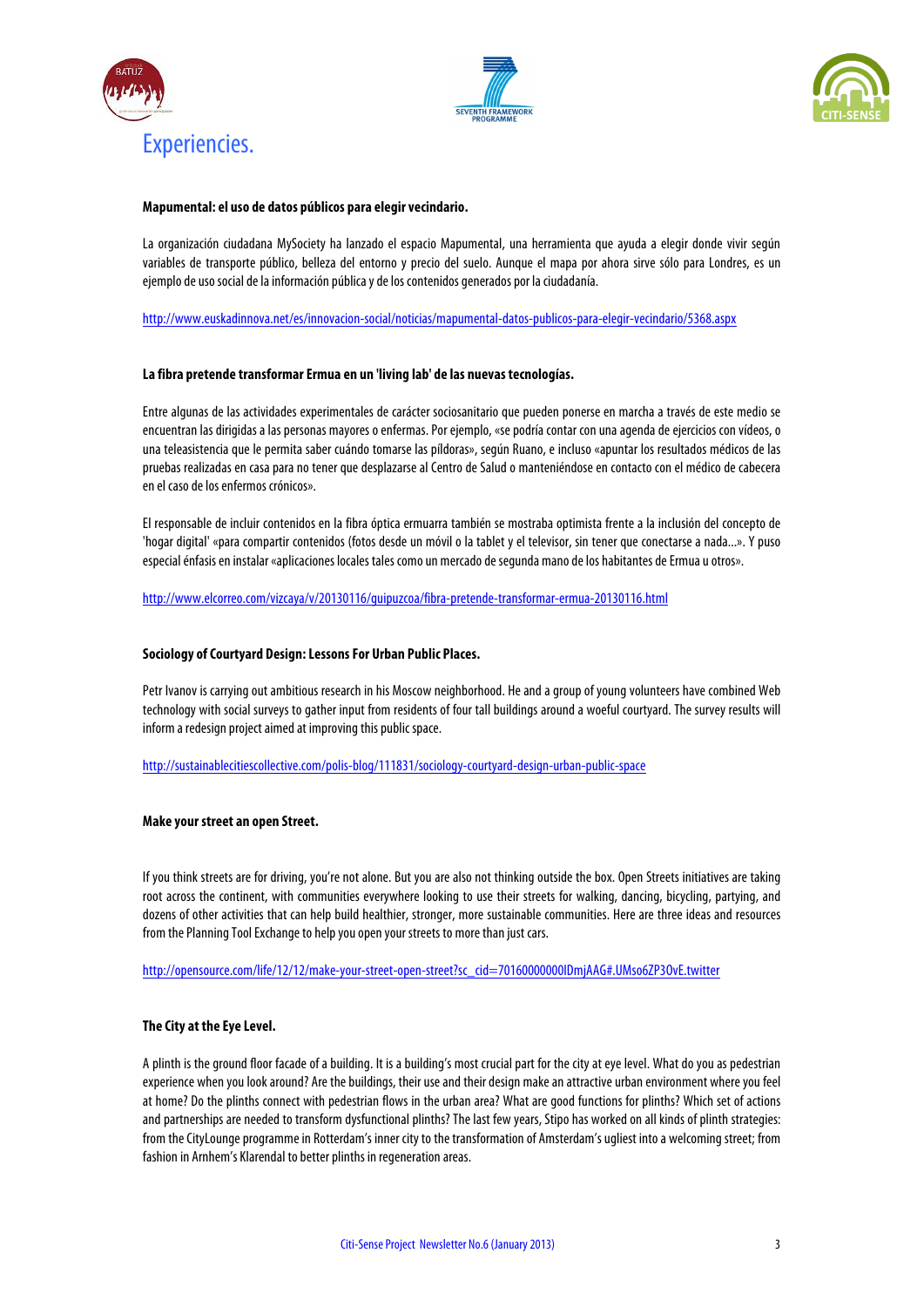





http://www.stipo.info/Artikel/Plinth\_Strategy

#### **MIT researchers create new Urban Network Analysis toolbox.**

MIT researchers have created a new Urban Network Analysis (UNA) toolbox that enables urban designers and planners to describe the spatial patterns of cities using mathematical network analysis methods. Such tools can support better informed and more resilient urban design and planning in a context of rapid urbanization. "Network centrality measures are useful predictors for a number of interesting urban phenomena," explains Andres Sevtsuk, the principal investigator of the City Form Research Group at MIT that produced the toolbox. "They help explain, for instance, on which streets or buildings one is most likely to find local commerce, where foot or vehicular traffic is expected to be highest, and why city land values vary from one location to another."

http://web.mit.edu/press/2011/urban-network-analysis.html

http://cityform.mit.edu/

### Congresses, Seminars, Courses, etc.

#### **#CeDEM13 Call for Paper: Conference for #EDemocracy and Open Government 2013.**

Transparency and access to information, new ways of interacting with government and democratic institutions, and Internet-based, decentralized grassroots activism have caused profound changes to the way states are run and society expected to function. Social media and new dimensions of online social activity, including individual and collective content generation, collaboration and sharing as well as the emergence of spontaneous multilevel networks change our understanding of how to run countries and companies. Services provided by public and private organisations have increased citizens' independence and flexibility, but at the same time allow for more control. Now we have reached the point where we need to look at what the ideas, promises and suggestions have brought and why some projects have failed to reach the aims. Have aims and expectations been set too high? Or is the question how we define success (and failure)? Has the role of technology been overemphasised?

These are some of the questions and topics we would like to discuss at the 2013 Conference. CeDEM13 critically analyses present and future developments in e-democracy and open government.

#### http://www.donau-uni.ac.at/imperia/md/content/department/gpa/zeg/dokumente/cfp\_cedem13.pdf

#### **The citizen side of Future Internet: Cities as Living Labs.**

Session description Citizens must play a clear role in the Future Internet design and construction. The cities as the place where people, infrastructures and services coincide, are the ideal place to experiment and explore new technologies, let users invent new uses of the technology and ways to improve it. Cities will become Living Laboratories of FI in the coming years. The session will explore how some cities that already started the process of enabling them as an extended and crowded experimental facility, are doing. The speakers will be experts involved in City Laboratories and extended Living Labs around the world. First of all, the session is of interest of city officials and innovation agencies that are willing to start programs to foster entrepreneurship and SMEs development as well as actively involving citizens in the process of technology adoption. In addition, technology companies interested in large scale testingand social open innovation processes should also be interested. The session will allow you to learn how to star the process to become a city laboratory, which are the other cities doing the same trip, which are the main difficulties to overcome and how other are solving them.

https://osqa.eurescom.eu/questions/83/the-citizen-side-of-future-internet-cities-as-living-labs